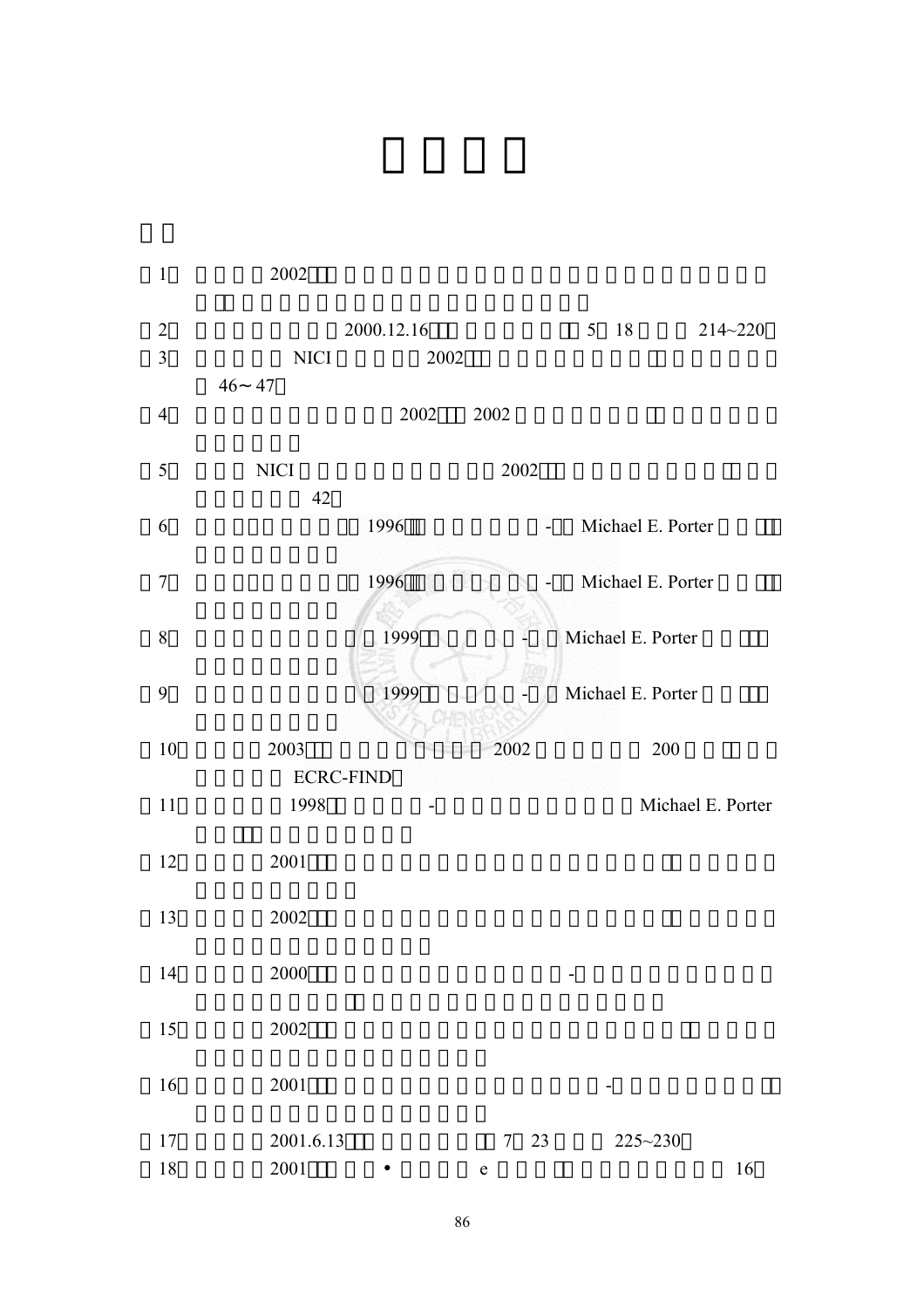| 19 | 2000                                                                   |                    |       | 2000.9.18                                            |
|----|------------------------------------------------------------------------|--------------------|-------|------------------------------------------------------|
| 20 | 2002                                                                   |                    |       |                                                      |
| 21 | 2001                                                                   |                    |       |                                                      |
|    |                                                                        |                    |       |                                                      |
| 22 | 2002.1                                                                 |                    |       |                                                      |
|    | $10 - 14$                                                              |                    |       |                                                      |
| 23 | 2001                                                                   |                    |       |                                                      |
|    |                                                                        |                    |       |                                                      |
| 24 | 2001.12                                                                |                    |       |                                                      |
|    |                                                                        |                    |       |                                                      |
| 25 | 2001.4.30                                                              | 316                | 37    |                                                      |
| 26 | 2001.7.31                                                              |                    |       |                                                      |
|    | <b>ECRC-FIND</b>                                                       |                    |       |                                                      |
| 27 | 2003                                                                   |                    |       |                                                      |
|    | <b>FIND-ECRC</b>                                                       |                    |       |                                                      |
| 28 | 2000                                                                   |                    |       | 2000.9.4                                             |
|    | 115-119                                                                |                    |       |                                                      |
| 29 | 2001                                                                   |                    |       |                                                      |
|    |                                                                        |                    |       |                                                      |
| 30 | 2000                                                                   |                    |       | 2000.10                                              |
|    | 120-124                                                                |                    |       |                                                      |
| 31 | 2002                                                                   |                    |       |                                                      |
|    |                                                                        |                    |       |                                                      |
|    |                                                                        |                    |       |                                                      |
|    | 32 Cho Dong Sung 2001.5                                                |                    |       |                                                      |
|    |                                                                        |                    |       |                                                      |
| 33 | Choi Dong Chan 2001                                                    | <b>BIBLE</b><br>PC | Cycer |                                                      |
| 34 | Kim Jong Ho 1999                                                       |                    |       | The Study on Economic Characteristics of the Network |
|    | Game Industry: With an emphasis on the PC Game-room                    |                    |       |                                                      |
|    |                                                                        |                    |       |                                                      |
| 35 | Kim Jung Taek 2002                                                     |                    |       |                                                      |
|    |                                                                        |                    |       |                                                      |
| 36 | Lim Jong Hyun 2000 An Exploratory Study of high school students' Cyber |                    |       |                                                      |
|    | culture and Its Educational implications                               |                    |       |                                                      |
|    |                                                                        |                    |       |                                                      |
| 37 | Park Huyn Ki 2000                                                      |                    |       |                                                      |
|    |                                                                        |                    |       |                                                      |
|    |                                                                        |                    |       |                                                      |

38 Seo Seung Woo 2002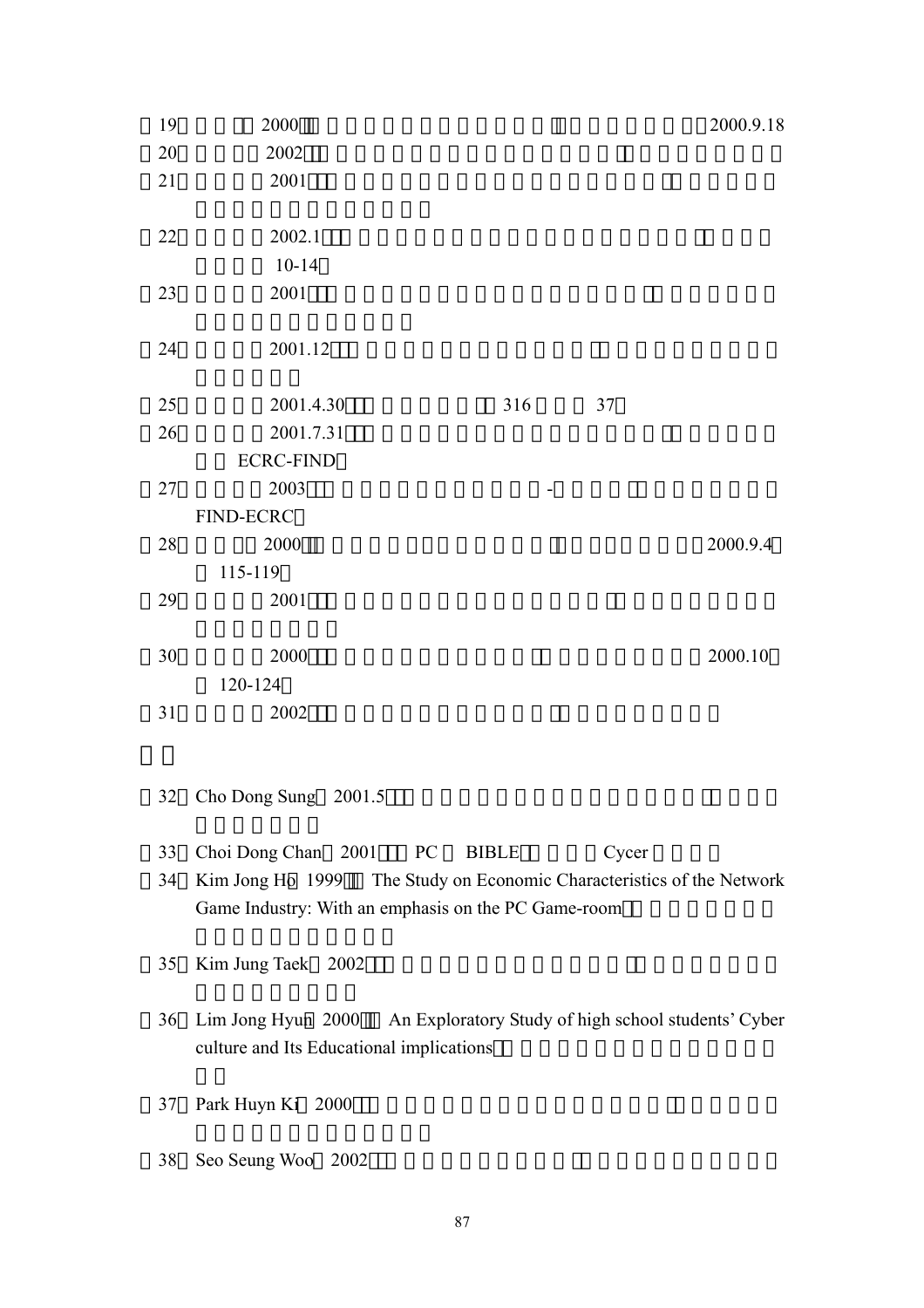| 39 | Sin Hee Soo 2000<br>A study of the potential use of PC room for virtual<br>education<br><b>DANKOOK</b> |  |  |  |  |
|----|--------------------------------------------------------------------------------------------------------|--|--|--|--|
| 40 | 2003.3.27.                                                                                             |  |  |  |  |
| 41 | 2002.11                                                                                                |  |  |  |  |
| 42 | 2002.11.6<br>1000                                                                                      |  |  |  |  |
| 43 | 2001                                                                                                   |  |  |  |  |
| 44 | 2002                                                                                                   |  |  |  |  |
| 45 | 2003<br>A Survey on the Number of Internet Users<br>and Internet Behavior                              |  |  |  |  |
| 46 | Andrews, K. R. 1980, The Concept of Corporate Strategy, Homewood: R. D.<br>Irwin Press.                |  |  |  |  |
| 47 | Ansoff, H. I. 1965, Corporate Strategy, New York, Mcgraw-hill.                                         |  |  |  |  |
| 48 | Barney, J. B.(1991), Firm Resources and Sustained Competitive Advantage,                               |  |  |  |  |
|    | Journal of Management Science.                                                                         |  |  |  |  |
| 49 | Chandler, A. D. 1962, Strategy and Structure, Cambridge: M.I.T. Press.                                 |  |  |  |  |
| 50 | Hofer, C and Schendel 1978, Strategy Formulation Analytic Concepts, St.                                |  |  |  |  |
|    | Paul, Minnesota: West Publishing. Co.                                                                  |  |  |  |  |
| 51 | Michael E. Porter 1980, Competitive strategy, New York: the free press.                                |  |  |  |  |
| 52 | , The competitive advantage of nations, New York:<br>1990<br>Michael E. Porter                         |  |  |  |  |
|    | the free Press.                                                                                        |  |  |  |  |
| 53 | Focus on Internet News & Data http://www.find.org.tw                                                   |  |  |  |  |
| 54 | HiNet<br>T1<br>http://www.blueword.com.tw/main1/adv.2002 11 7                                          |  |  |  |  |
| 55 |                                                                                                        |  |  |  |  |
|    | http://www.moea.gov.tw/~meco/doc/ndoc/pub.htm 2001.3.20                                                |  |  |  |  |
| 56 | $\circ$<br>О<br>$\circ$<br>$\circ$                                                                     |  |  |  |  |
|    | http://www.moea.gov.tw/~meco/doc/ndoc/pub.htm 2001.12.28                                               |  |  |  |  |
| 57 | 2000.6.30.                                                                                             |  |  |  |  |
|    | http://mic.iii.org.tw/itdb                                                                             |  |  |  |  |
| 58 |                                                                                                        |  |  |  |  |